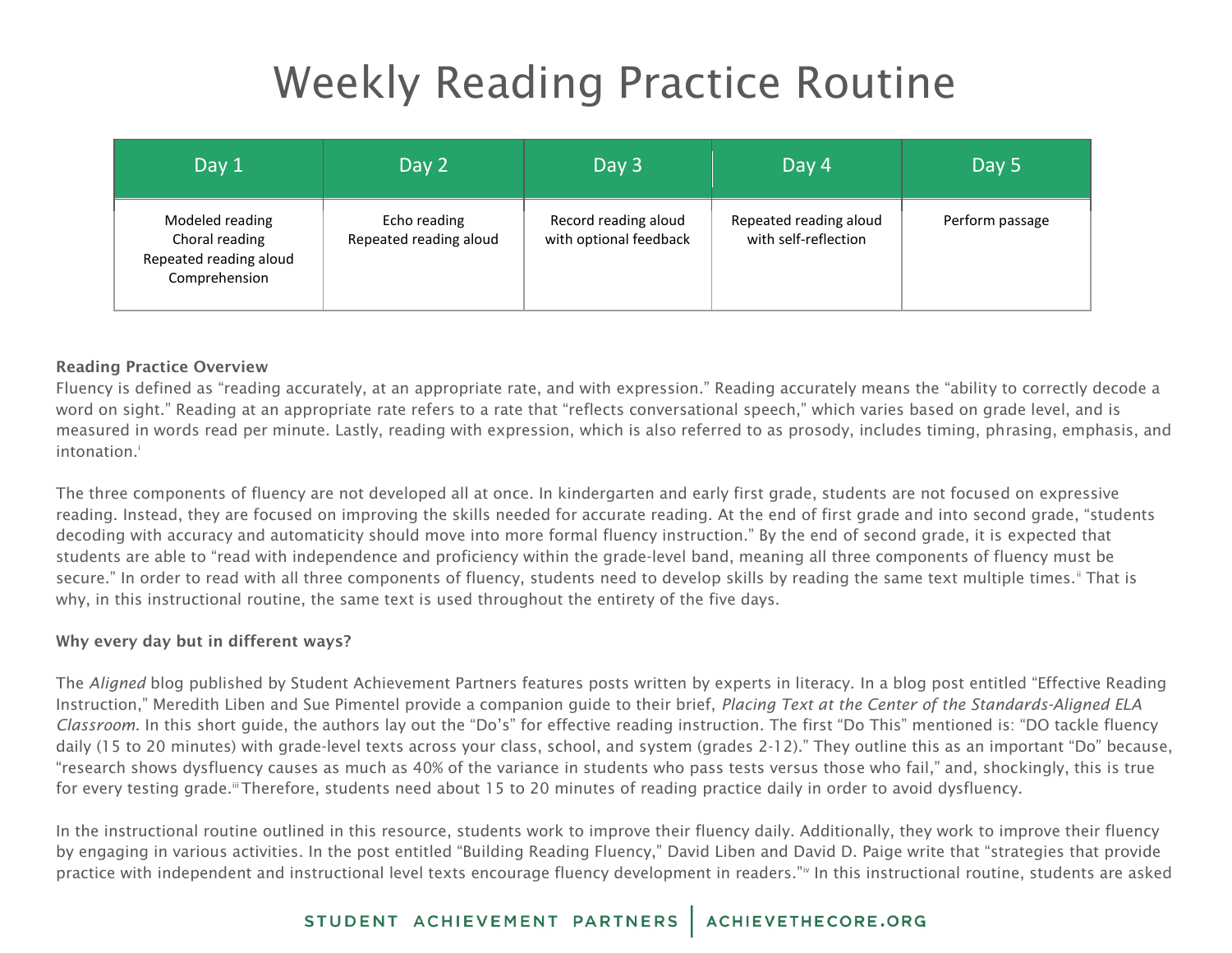to practice instructionally with the teacher (or parent/family member/caregiver) as well as independently outside of the formal "class" setting (whether that is synchronous, asynchronous, or limited technology). Further supporting this pedagogical decision is research from Stahl and Heubach (2005) stating that a variety of supports was beneficial for students who are reading at "frustration level," which is defined as 85% accuracy. Specifically, Stahl & Heubach state, "students given a variety of supports--including multiple exposures, pre-teaching of vocabulary, echo reading, and partner reading—benefitted from instruction with texts typically considered 'frustration level'." This instructional routine takes into consideration the need for daily exposure and the need for this exposure to include a variety of supports.

#### Modeled Reading

Modeled reading is defined as "read[ing] aloud while students follow along with text available to students." Modeled reading allows students to "hear a fluent reading modeled while they see and hear words with phonics patterns they know and ones they don't." This helps students build accuracy. Additionally, modeled reading provides weaker readers with a "better chance of developing an initial understanding of the text, a potential issue even with a text designed to be at their level." With modeled reading, all students have something to gain."

#### Choral Reading

Choral reading is "when the whole group reads the section together after they follow along while the teacher (or a fluent volunteer) reads first."<sup>vii</sup> Therefore, choral reading comes after modeled reading. There are many benefits to choral reading. One benefit is that students are "provided with immediate assistance on pronouncing unfamiliar words and phrases." Additionally, students hear a model of prosodic reading because they are reading with the teacher. One of the most important features of choral reading is that any praise or corrections are given to the whole class, which prevents students from being singled out for poor reading. In addition to all of the above reasons, choral reading is also included in this instructional routine because evidence suggests that "whole-class choral reading helps both proficient and struggling readers."viii

#### Repeated Reading

Repeated reading involves reading the same text multiple times across several days. In this instructional routine, repeated reading is launched the first day of the reading practice because reading the passage two or three times the first day helps to "reinforce proper pronunciation and phrase."<sup>3</sup> After that, repeated reading can be done once or twice a day for two to three more days. Repeated reading is an important strategy for building reading fluency because it helps the student "increase their automaticity with words and phrases specific to the text." As students build their automaticity with reading this passage, their reading automaticity will transfer to other texts.<sup>ix</sup>

#### Echo Reading

Echo reading is when students echo the teacher. To start echo reading, the teacher will first read the whole passage with students following. After that, the teacher will, "read a section of the text and stop so the children get a turn at reading the same section." Echo reading is especially beneficial and supportive of "new or insecure readers" because "it takes the passage you're reading for fluency practice and chunks, or segments it."x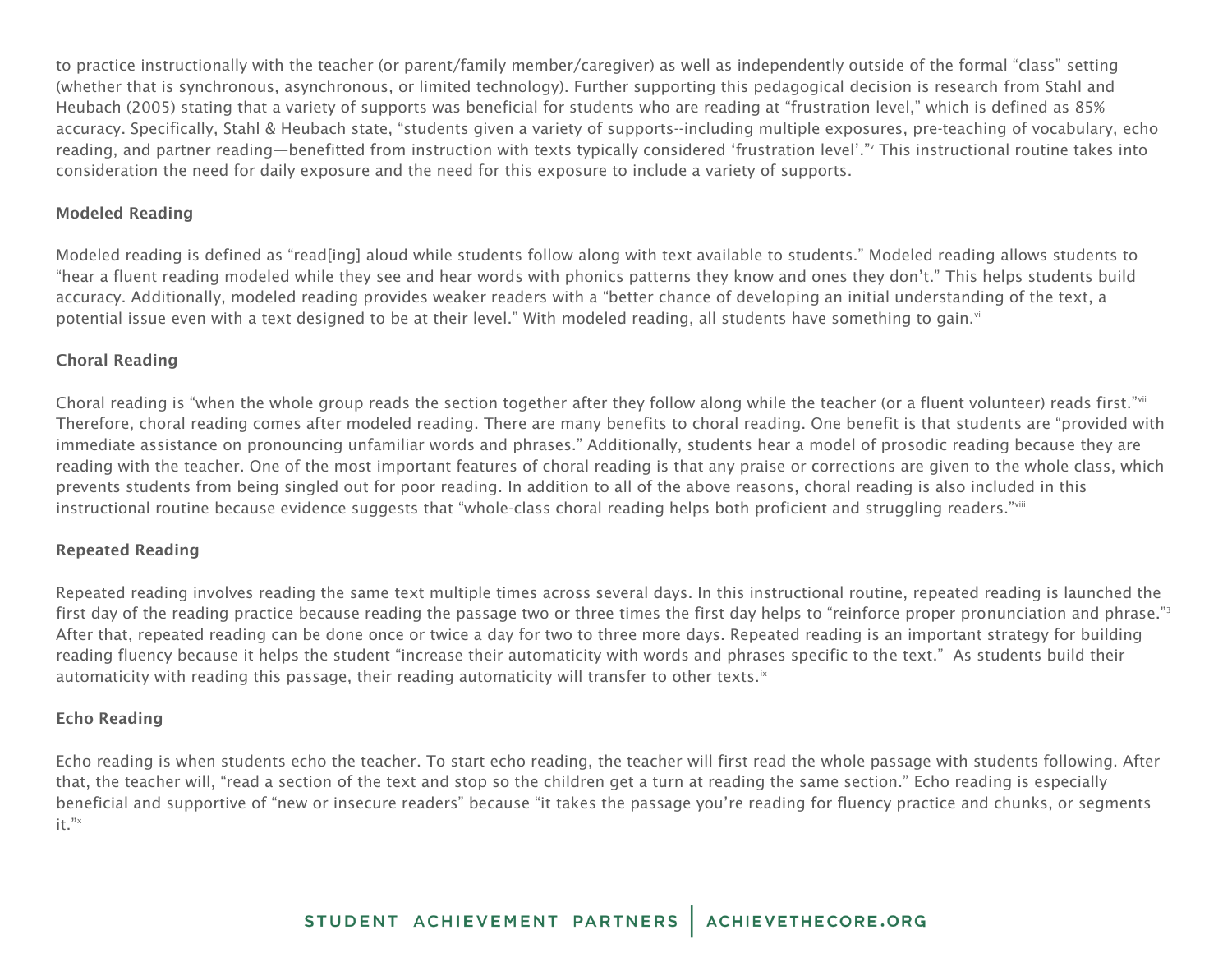#### Partner Reading & Optional Peer Feedback

In this instructional routine, one student reads while the other follows along, and then they switch roles.<sup>x</sup> Students can also provide peer feedback to each other. This is based on evidence supporting partner or buddy reading. In partner reading, the strategy can be used to pair more fluent readers with less fluent readers or to pair older students with younger students. Students at the same level who are partnered together also benefit because it helps with "continued understanding and fluency work." Research also suggests that partner reading can be "implemented in a variety of ways," which can be seen in this instructional routine. One important note about partner reading is that the teacher should model this procedure with students before students are left to do it on their own, and students should work to encourage each other.<sup>xi</sup>

#### Performing Passage as Possible Assessment

Students "performing" the passage is a valuable fluency assessment for teachers to examine. It is important to "regularly assess students to ensure they're developing the fluent reading skills necessary to support comprehension as texts become more difficult across grades."\*" It is also necessary to regularly or frequently assess students because "developing adequate reading fluency is a growth process," and it will be important for the teacher to "distinguish those students who are most likely fluent readers from those who are not" in order to provide appropriate texts and supports to all students. In this instructional routine, students "perform" the passage after being exposed to different instructional and independent strategies for developing their reading fluency.

#### Support for Technology

Below, you'll see options for free apps and digital tools that can support synchronous and asynchronous learning for students with internet access. These tools are easy to learn. We've included the following tutorials to help you quickly get up to speed on any tools that are new to you.

| <b>Google Certified Educator</b>         | <b>Certified Educator Level 1</b>                         |
|------------------------------------------|-----------------------------------------------------------|
| <b>Screencastify Certification</b>       | Certification Courses   The #1 Screen Recorder for Chrome |
| <b>Zoom Video Tutorials</b>              | <b>Zoom Video Tutorials</b>                               |
| <b>Seesaw Tutorials</b>                  | <b>Seesaw Help Center</b>                                 |
| <b>Fluency Packets from SAP</b>          | ELA / Literacy                                            |
| <b>Desmos Collection -</b><br>Days 1 & 2 | <b>Reading Practice Collection in Desmos</b>              |
| <b>Free Tech Training</b>                | <b>Screencastify &amp; Desmos</b>                         |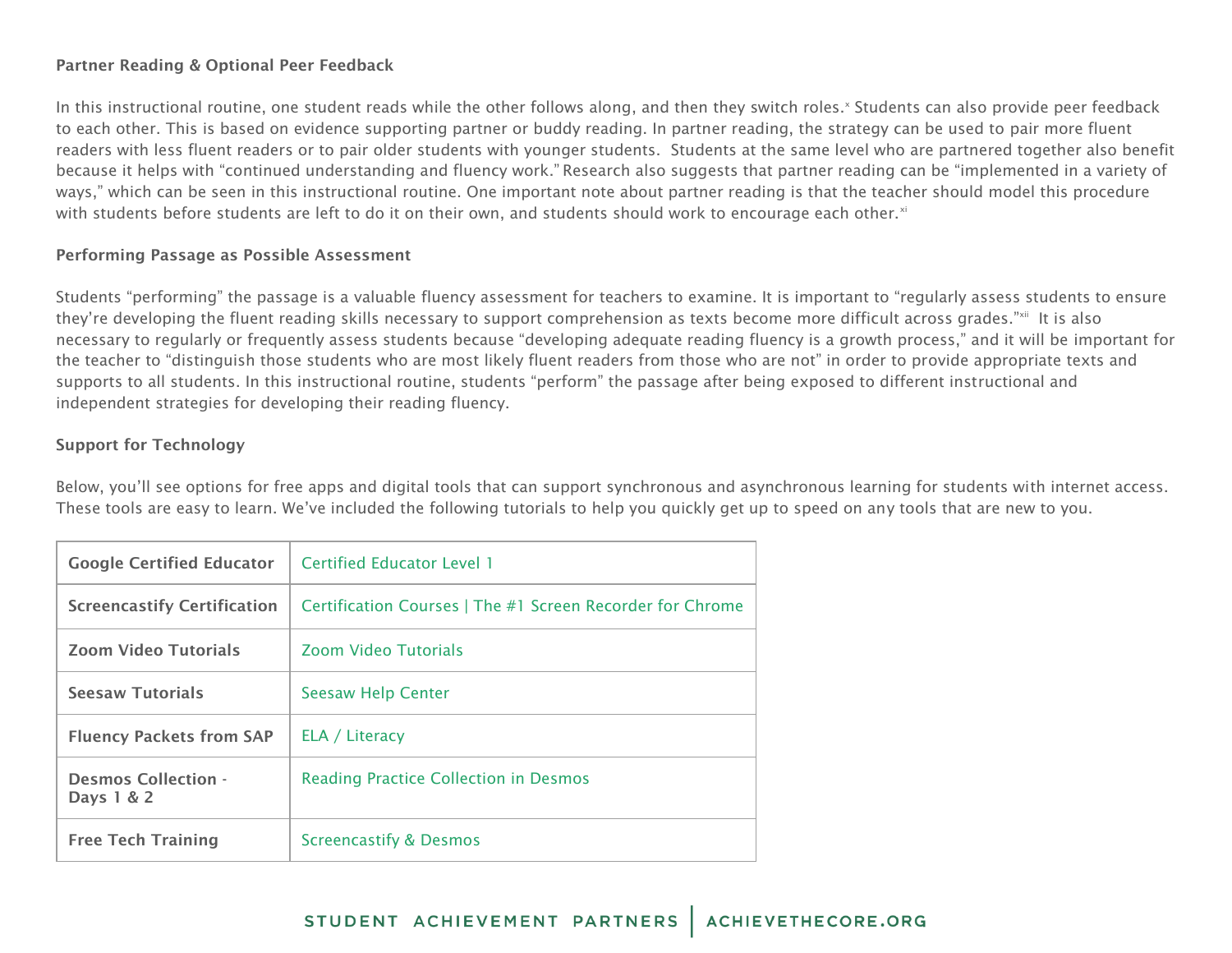## What will the weekly reading practice routine look like and sound like?

(T) = Teacher (S) = Student

|                       | <b>Synchronous Experiences</b><br>(Teacher and students engaging at the same<br>time on platform such as Zoom)<br>*Seesaw optional                                                                                                       | <b>Asynchronous Experiences</b><br>(Digital platform such as Seesaw & optional additional<br>technology tools)                                                                                                                                                                  | Limited or No Technology Access                                                                                                                                                                                                                                                                       |
|-----------------------|------------------------------------------------------------------------------------------------------------------------------------------------------------------------------------------------------------------------------------------|---------------------------------------------------------------------------------------------------------------------------------------------------------------------------------------------------------------------------------------------------------------------------------|-------------------------------------------------------------------------------------------------------------------------------------------------------------------------------------------------------------------------------------------------------------------------------------------------------|
| Day                   | (T) Modeled reading of passage and class<br>choral reading.<br>(S) Read passage 3 times aloud (all children can<br>read simultaneously with volume muted).<br>(S) Answer comprehension questions within<br>small group or independently. | (T) Modeled reading of passage via screencast. After<br>listening to modeled reading, chorally read with the<br>recording.<br>-Example of Screencastify<br>(S) Repeated reading - read passage 3 times aloud.<br>(S) Answer comprehension questions within digital<br>platform. | (T) Modeled reading of passage by phone call/voice<br>message, or family member/caregiver reads passage to<br>student. Replay recording and read along chorally or<br>choral read with a family member/caregiver.<br>(S) Read passage 3 times aloud.<br>(S) Answers comprehension questions on paper. |
| Day<br>$\overline{2}$ | (T) Read passage aloud. Echo read.<br>(S) Echo read passage. Repeated reading - read<br>passage 2 times aloud.                                                                                                                           | (T) Read passage aloud. Echo read with screencast.<br>-Example of Screencastify<br>(S) Echo read passage. Read 2 times aloud.                                                                                                                                                   | (T) Echo reading of passage by phone call/voice message<br>or family member/caregiver echo reads passage with<br>student.<br>(S) Echo read passage. Repeated reading - read passage<br>2 times aloud.                                                                                                 |
| Day<br>3              | (S) Read aloud to 3 friends (could be in a<br>breakout room) and friends provide feedback.                                                                                                                                               | (S) Read passage and record on digital platform. Watch<br>the video. Watch the video of two friends and give them<br>feedback on Seesaw.<br>*Feedback may be through rubric, open-ended<br>comments, or voice recording.                                                        | (S) Read passage to a family member/caregiver. Ask<br>them for feedback.                                                                                                                                                                                                                              |
| Day<br>4              | (S) Repeated reading - read passage 3 times<br>aloud and complete self-evaluation.                                                                                                                                                       | (S) Repeated reading - read passage 3 times aloud and<br>complete self-evaluation on digital platform.                                                                                                                                                                          | (S) Repeated reading - read passage 3 times aloud. Write<br>down self-evaluation and share with a family member/<br>caregiver.                                                                                                                                                                        |
| Day<br>5              | (S) Perform passage for peers on synchronous<br>platform such as Zoom (could be through<br>breakout rooms).                                                                                                                              | (S) Perform passage and record on digital platform.                                                                                                                                                                                                                             | (S) Perform passage for caregivers, siblings, etc.                                                                                                                                                                                                                                                    |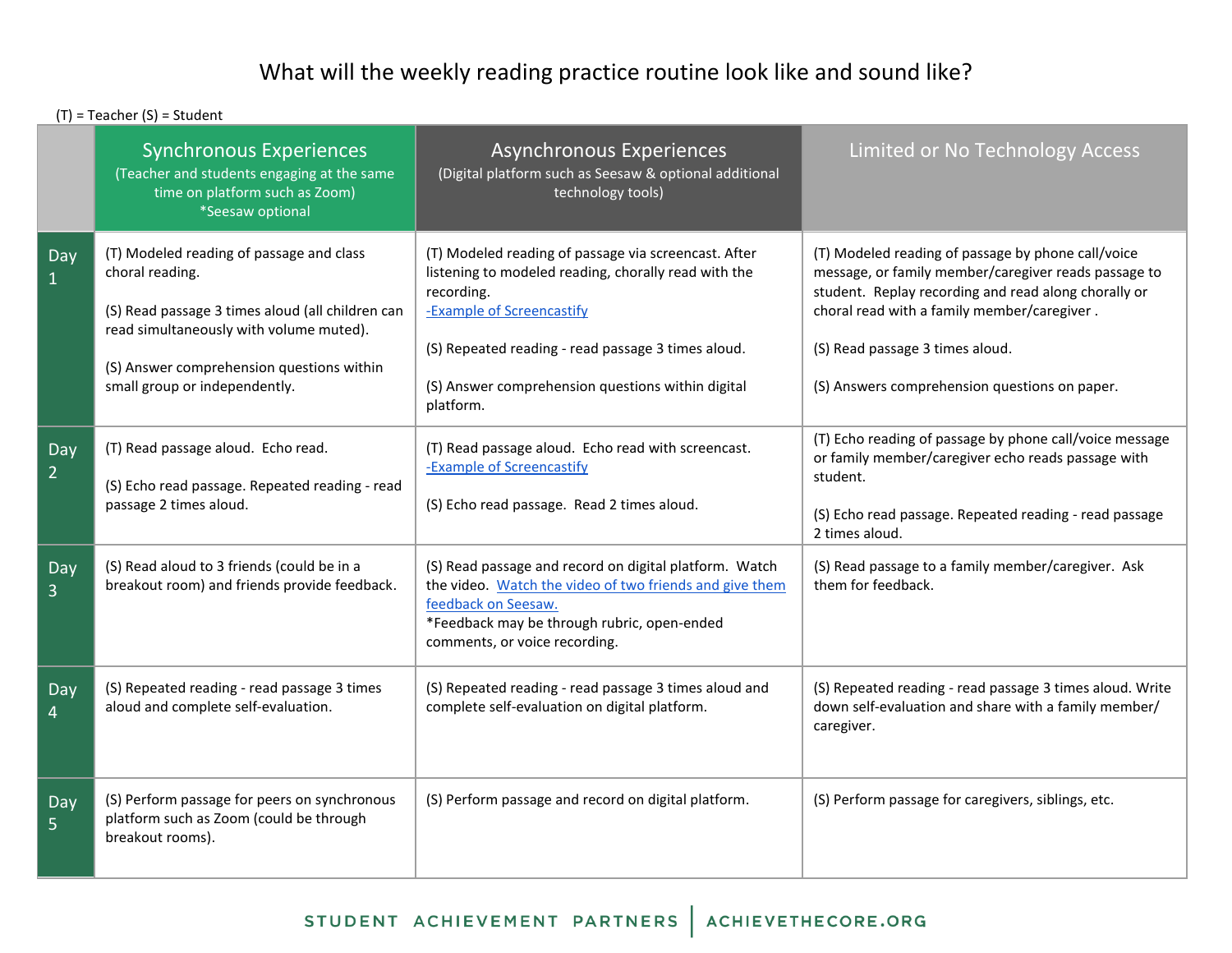## 5-Day Instructional Routine with Images

| Day 1                                                      |                                                                                                                                                                                                                                                                                                                                                                                             |
|------------------------------------------------------------|---------------------------------------------------------------------------------------------------------------------------------------------------------------------------------------------------------------------------------------------------------------------------------------------------------------------------------------------------------------------------------------------|
| Day 1                                                      | <b>Synchronous</b>                                                                                                                                                                                                                                                                                                                                                                          |
| <b>Modeled reading</b><br><b>Repeated reading</b><br>aloud | Teacher models reading of passage, and students read with Zoom (unmute students to listen):<br>Teacher and students chorally read the passage on Zoom.<br>Students read passage aloud three times.<br>Students answer comprehension questions.                                                                                                                                              |
| Day 1                                                      | <b>Asynchronous</b>                                                                                                                                                                                                                                                                                                                                                                         |
| <b>Modeled reading</b><br><b>Repeated reading</b><br>aloud | Openwith -<br>国土<br>Screencastify uploaded by teacher to Seesaw:<br>Ann and Frank by Unknown<br>One day Ann and Frank went to the lake with Rover. Rover<br>can swim well, so Frank made him go into the water after a<br>stick. "Jump, Rover! Jump in and get the stick," said Frank;<br><b>MEGET &amp;</b><br><b>Part</b><br>Katie Key<br>Activities<br><b>MT</b>                         |
|                                                            | Mrs. Thomas's Class<br>1/2 Ann and Frank by Unknown<br>Fluency Week 1 Fessac<br>Teacher<br>Students access passage on Seesaw:<br>gnedito Clas<br><sup>Scheduled</sup><br>0 Responses, C Waiting for Approval, O Drafts, 6 Not<br>$\mathbf{a}$ Activity<br>Add Respo<br>图 Assigned on Mar 28 at 10:34 Af<br>Austracet to A ES based to A Mrs. 1<br>$\ominus$ Students $\oplus$ Families<br>O |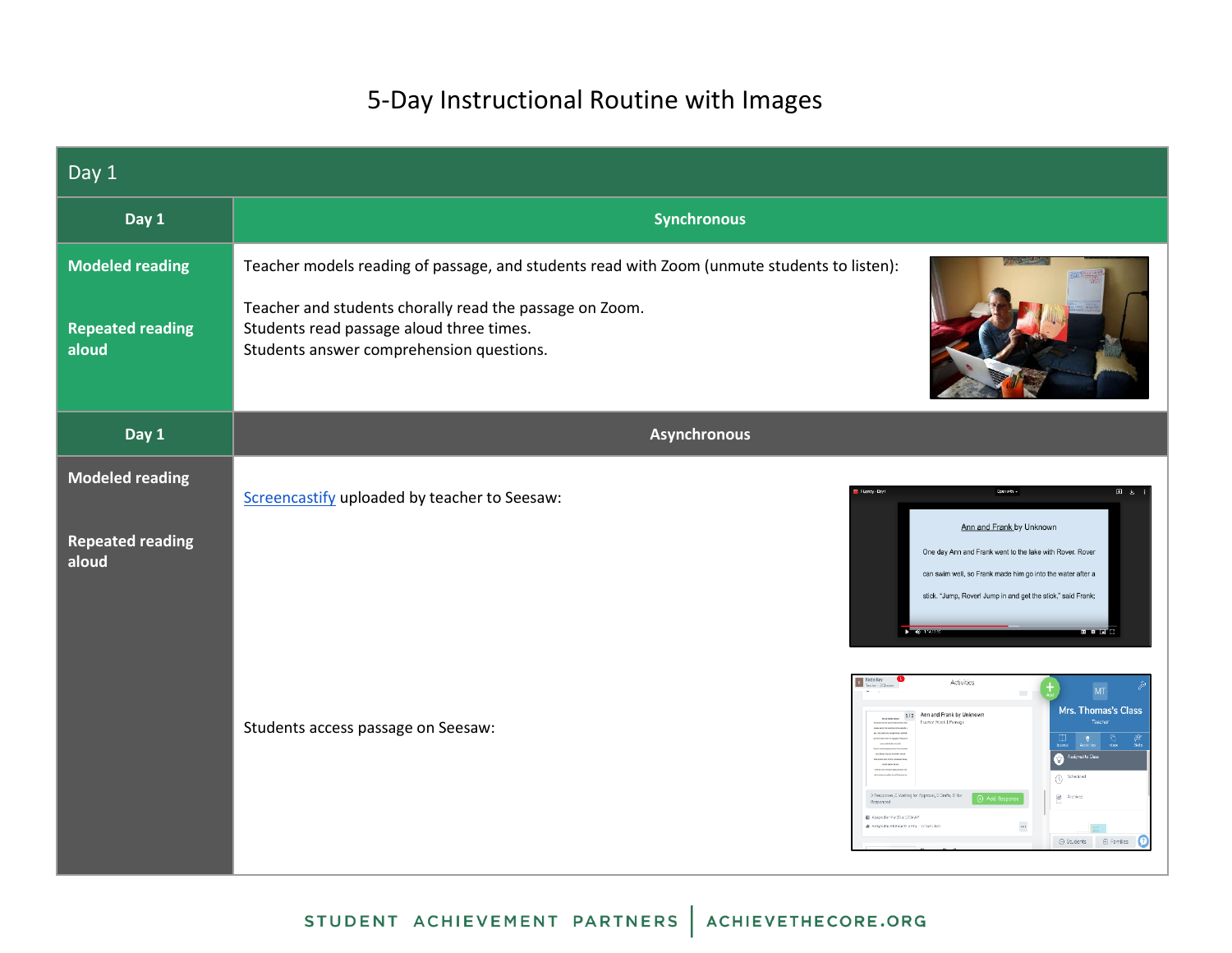|                                  | Students read passage aloud three times.<br>Students answer comprehension questions in a digital platform such as<br>Seesaw or Desmos.                                                                                                                                               | Comprehension Questions<br><b>Comprehension Questions</b><br>Please answer the following questic<br>1) What animal was Rover chasing?<br>Why do you think it was a "fine time" for Ann and Frank?<br>To respond, click [11] to type your answers OR click is to record you<br>图 Assigned on Mar 28 at 05:06 PM<br>$\cdots$<br><b>B.</b> Assigned to All Students in Fluency |
|----------------------------------|--------------------------------------------------------------------------------------------------------------------------------------------------------------------------------------------------------------------------------------------------------------------------------------|-----------------------------------------------------------------------------------------------------------------------------------------------------------------------------------------------------------------------------------------------------------------------------------------------------------------------------------------------------------------------------|
| Day 1                            |                                                                                                                                                                                                                                                                                      | <b>Limited or No Technology Access</b>                                                                                                                                                                                                                                                                                                                                      |
|                                  | Teacher model-reads through phone call/voice mail, or family member/caregiver reads passage Students chorally read the<br>passage along with teacher recording or with family member/caregiver. Students read passage aloud three times.<br>Students answer comprehension questions. |                                                                                                                                                                                                                                                                                                                                                                             |
| Day 2                            |                                                                                                                                                                                                                                                                                      |                                                                                                                                                                                                                                                                                                                                                                             |
| Day 2                            |                                                                                                                                                                                                                                                                                      | <b>Synchronous</b>                                                                                                                                                                                                                                                                                                                                                          |
| <b>Echo Reading</b>              | Echo read through Zoom:                                                                                                                                                                                                                                                              |                                                                                                                                                                                                                                                                                                                                                                             |
| <b>Repeated reading</b><br>aloud | Students read passage aloud three times.                                                                                                                                                                                                                                             |                                                                                                                                                                                                                                                                                                                                                                             |
| Day 2                            |                                                                                                                                                                                                                                                                                      | <b>Asynchronous</b>                                                                                                                                                                                                                                                                                                                                                         |
| <b>Echo Reading</b>              | Screencastify uploaded to Seesaw:                                                                                                                                                                                                                                                    | & 田 ±<br>Tuency - Day 2 - Without Curric<br>Open with                                                                                                                                                                                                                                                                                                                       |
| <b>Repeated reading</b><br>aloud | Repeated reading aloud with passage from Seesaw.<br>Students read passage aloud three times.                                                                                                                                                                                         | Echo Reading                                                                                                                                                                                                                                                                                                                                                                |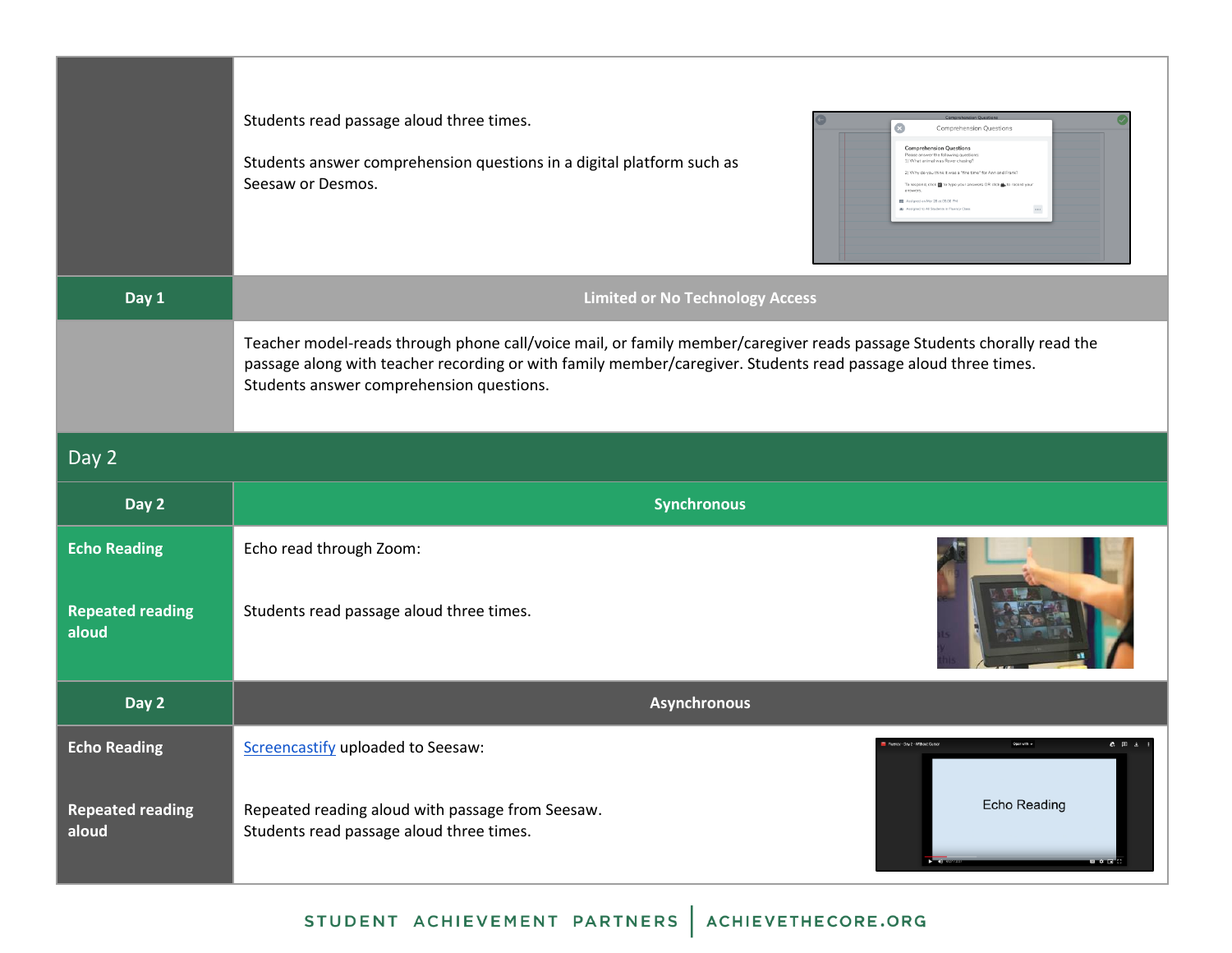| Day 2                                                     | <b>Limited or No Technology Access</b>                                                                                                                                                                                                                                                                        |  |
|-----------------------------------------------------------|---------------------------------------------------------------------------------------------------------------------------------------------------------------------------------------------------------------------------------------------------------------------------------------------------------------|--|
|                                                           | Echo reading through phone call/voice mail, or family member/caregiver reads passage. Students read passage aloud three<br>times.                                                                                                                                                                             |  |
| Day 3                                                     |                                                                                                                                                                                                                                                                                                               |  |
| Day 3                                                     | <b>Synchronous</b>                                                                                                                                                                                                                                                                                            |  |
| <b>Record reading aloud</b><br>with feedback              | Students read to 3 friends and provide feedback in Zoom.                                                                                                                                                                                                                                                      |  |
| Day 3                                                     | <b>Asynchronous</b>                                                                                                                                                                                                                                                                                           |  |
| <b>Record reading aloud</b><br>with feedback              | Recording and commenting (feedback) in Seesaw:<br>目開<br>(audio or comment feedback)<br>$\begin{array}{rcl} \bullet\hspace{-6pt} & \bullet\hspace{-6pt} & \bullet\hspace{-6pt} & \bullet\hspace{-6pt} & \bullet\hspace{-6pt} & \bullet\hspace{-6pt} & \bullet\hspace{-6pt} & \bullet\hspace{-6pt} \end{array}$ |  |
| Day 3                                                     | <b>Limited or No Technology Access</b>                                                                                                                                                                                                                                                                        |  |
|                                                           | Student reads passage to a family member/caregiver and receives feedback from them.                                                                                                                                                                                                                           |  |
| Day 4                                                     |                                                                                                                                                                                                                                                                                                               |  |
| Day 4                                                     | <b>Synchronous</b>                                                                                                                                                                                                                                                                                            |  |
| <b>Repeated reading</b><br>aloud with self-<br>reflection | Repeated reading - read passage three times aloud and complete self-evaluation.                                                                                                                                                                                                                               |  |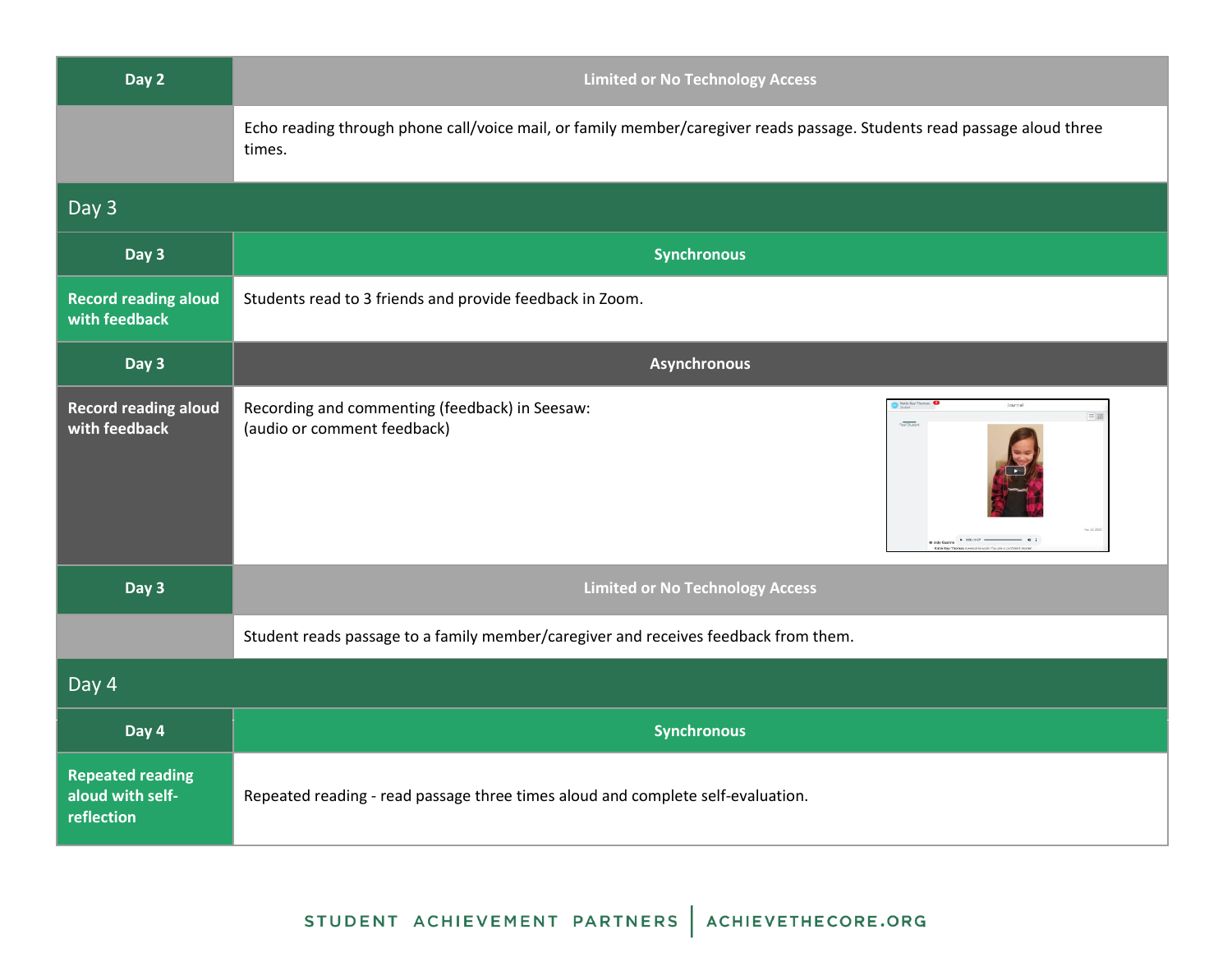| Day 4                                                     | <b>Asynchronous</b>                                                                                                                                                                                                                                                                                                   |
|-----------------------------------------------------------|-----------------------------------------------------------------------------------------------------------------------------------------------------------------------------------------------------------------------------------------------------------------------------------------------------------------------|
| <b>Repeated reading</b><br>aloud with self-<br>reflection | Ruency - Day 4<br>▲ 田 土<br>Open eith +<br>Repeated reading and self-evaluation through a digital platform:<br>Fluency Self Evaluation<br>ACCURACY<br>RATE<br>$\bullet$<br>$\mathbf{m}$ $\mathbf{m}$<br>EXPRESSION<br>PUNCTUATION<br>$\left( \bullet \right) \left( \bullet \right) \left( \bullet \right)$<br>■ ● 国 出 |
| Day 4                                                     | <b>Limited or No Technology Access</b>                                                                                                                                                                                                                                                                                |
|                                                           | Students read passage three times aloud and write down self-evaluation to share with a family member/caregiver.                                                                                                                                                                                                       |
| Day 5                                                     |                                                                                                                                                                                                                                                                                                                       |
| Day 5                                                     | <b>Synchronous</b>                                                                                                                                                                                                                                                                                                    |
| Perform passage                                           | Students perform passage for peers on Zoom (could be through breakout rooms).                                                                                                                                                                                                                                         |
| Day 5                                                     | <b>Asynchronous</b>                                                                                                                                                                                                                                                                                                   |
| Perform passage                                           | Students perform passage and record on Seesaw:<br>$\equiv$<br>$\bigcup$ G<br>lody Guarino<br>$\langle\sin\theta\rangle/\Omega$ .                                                                                                                                                                                      |
| Day 5                                                     | <b>Limited or No Technology Access</b>                                                                                                                                                                                                                                                                                |
|                                                           | Students perform passage for a caregiver, sibling, etc.                                                                                                                                                                                                                                                               |